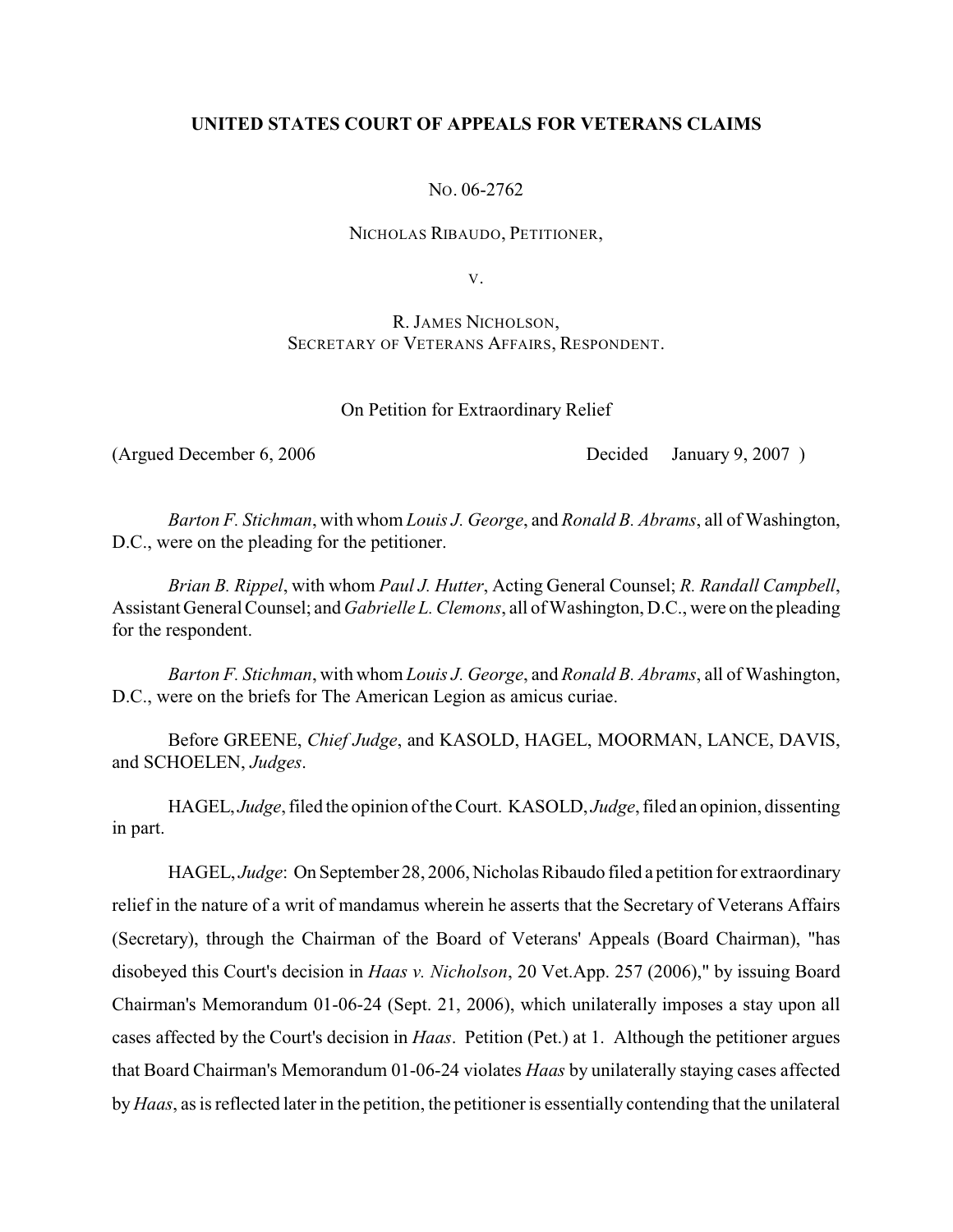stay violates this Court's decision in *Ramsey v. Nicholson*, 20 Vet.App. 16 (2006). The Secretary filed an answer to the petition. On November 1, 2006, the petitioner filed a response to the Secretary's answer. Because the head of an executive agency does not have the authority to nullify the legal effect of a judicial decision, and because the Secretary did just that by ordering the issuance of Board Chairman's Memorandum 01-06-24 imposing a stay of indefinite duration without first seeking judicial imprimatur, the petition will be granted.

#### **I. BACKGROUND/ARGUMENT**

According to Mr. Ribaudo, the unilateral stay imposed by the Board Chairman is ultra vires and violates the Court's decision in *Ramsey*, in which the Court held that "any unilateral imposition of a stay by the Board Chairman or Secretary as to the effect of any of this Court's decisions is unlawful." 20 Vet.App. at 39. Mr. Ribaudo requests that the Court grant the petition and (1) order the Secretary to rescind the stay of proceedings imposed by Board Chairman's Memorandum 01-06-24, (2) order the Board to decide *Haas*-like cases forthwith, (3) act on Mr. Ribaudo's motion to advance his case on the Board's docket, and (4) decide his appeal consistent with *Haas*. 1

The Court in *Ramsey* stated clearly: "We hold now that the Secretary's authority to stay cases at the Board does not include the unilateral authority to stay cases at the Board (or [regional office]) pending an appeal to the [U.S. Court of Appeals for the] Federal Circuit of a decision by this Court." 20 Vet.App. at 37. Based on that holding, the Court went on to state "that any unilateral imposition of a stay by the Board Chairman or Secretary as to the effect of any of this Court's decisions is unlawful." *Id*. at 39. Petitioner argues that Board Chairman's Memorandum 01-06-24 contravenes the holding in *Ramsey*. *See* Pet. at 6-8.

On October 12, 2006, the Court ordered the Secretary to answer the petition. Specifically, the Secretarywas ordered to explain (1) why the relief requested in the petition should not be granted and (2) why, given the clear holding in *Ramsey*, the procedure requiring advance judicial sanction mandated therein was not followed when the Board Chairman took unilateral action to stay cases that

 $<sup>1</sup>$  Mr. Ribaudo's third request–that the Court compel the Secretary to act on his motion to advance his case on</sup> the Board's docket–is moot because that motion was denied on October 16, 2006. *See* Secretary's Response to October 16, 2006, Court Order at 15.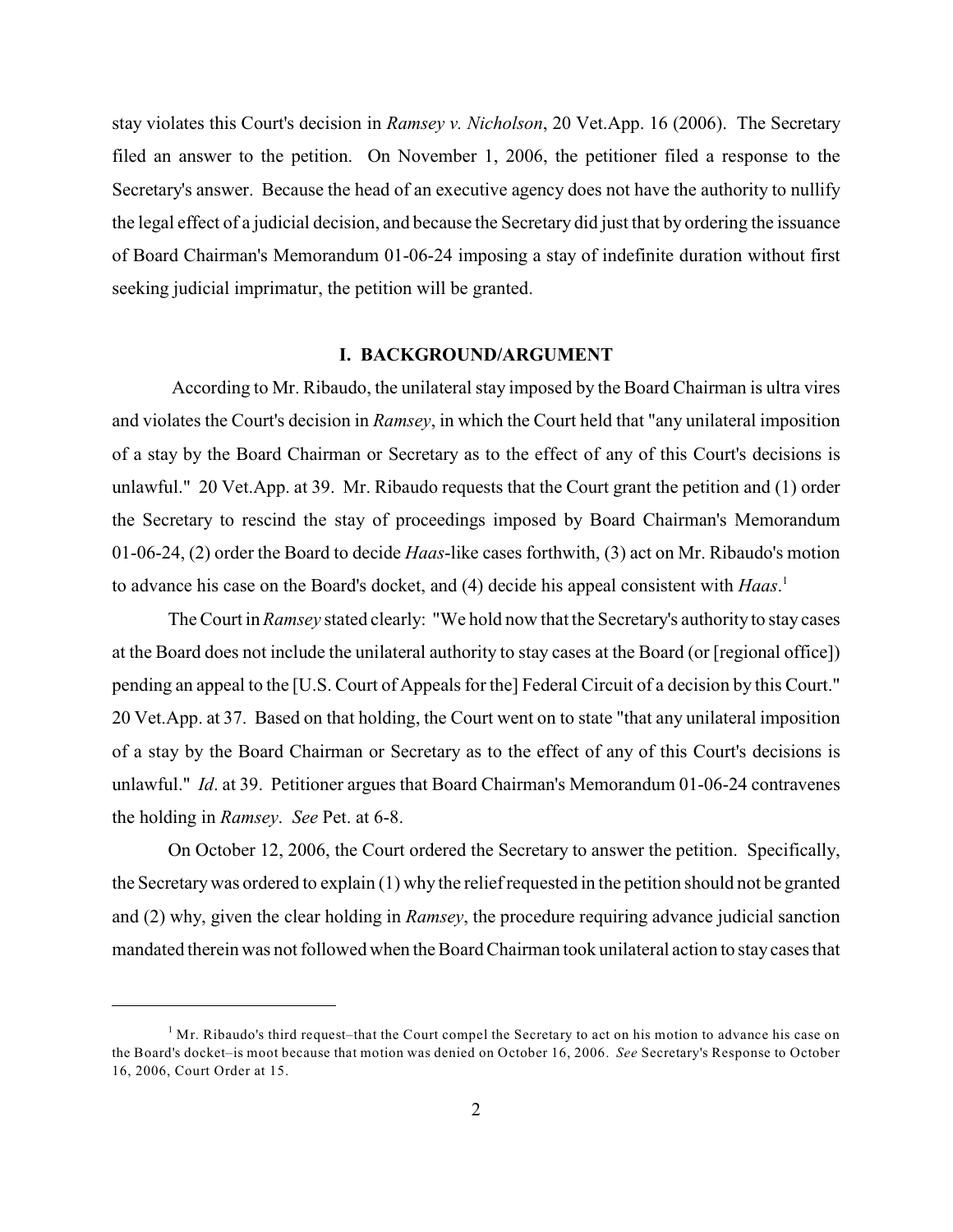might be affected by this Court's decision in *Haas*. The Secretary was further ordered to apprise the Court of all other instances in which the Secretary or Board Chairman has issued a stay applicable to a particular class of cases and of the reasons for issuing each such stay.

The Secretary filed his answer on October 25, 2006. Therein, as in *Ramsey*, he relies on *Tobler v. Derwinski*, 2 Vet.App. 8 (1991), forthe proposition that the Secretary and Board Chairman possess the authority to stay adjudications before the Agency pending the outcome of an appeal to the U.S. Court of Appeals for the Federal Circuit (Federal Circuit). Answer at 3-4. The Secretary goes on to recognize that the Court in *Ramsey* stated "that the Secretary's authority to stay cases at the Board does not include the unilateral authority to stay cases at the Board (or [regional office]) pending an appeal to the Federal Circuit of a decision by this Court." 20 Vet.App. at 37; *see* Answer at 4. He argues, however, that "such a statement was not the Court's holding because it was not necessary to its order denying the writ." Answer at 4. In other words, he argues that the statement in *Ramsey* is dicta, and, as such, is nonbinding and nonprecedential. *Id.* at 4-5.<sup>2</sup>

Next, the Secretary argues that the Board Chairman "possesses certain inherent powers that are necessary to carry out the administrative and managerial functions of the Board and the appeals pending at the Board" and that "[t]hese powers must include the authority to staypending cases when the efficient management of the docket reasonably requires." *Id.* at 9. He asserts that "the duration of the stay would not be unreasonable, and would essentially be that necessary to pursue an appeal of *Haas*." *Id.* at 10.

We find that argument to be unavailing. The central holding in *Ramsey* is clear–"the Secretary's authority to <sup>2</sup> stay cases at the Board does not include the unilateral authority to stay cases at the Board (or [regional office]) pending an appeal to the Federal Circuit of a decision by this Court." 20 Vet.App. at 37. The Court went on to assert that it could not allow "[t]he Secretary's otherwise permissible discretion . . . to eviscerate this Court's authority and the rule of precedent." *Id.* at 38. Although the Court ultimately denied the *Ramsey* petition, in light of the unique posture of that case, we respectfully disagree with our dissenting colleague that the Court's clear and unambiguous holding in that case can be characterized as dicta. The Secretary's argument elevates form over substance. It is clear that the Court denied the *Ramsey* petition simply as a mechanism to afford the Secretary the opportunity to comply with the procedure for obtaining a stay pending appeal, as set forth by the Court in its opinion. More importantly, regardless of whether the Court's statement in *Ramsey* constitutes dicta and regardless of whether the statement in *Tobler* conflicts with the statement in *Ramsey,* this Court, now sitting as a full court panel , is not bound by this Court's prior decisions and is free to write on a clean slate. *See Bethea v. Derwinski,* 2 Vet.App. 252, 254 (1992) (stating that "only the en banc Court may overturn a panel decision").Thus, to the extent that the Secretary continues to question the binding nature of *Ramsey*, the remainder of this opinion will make the Secretary's obligations clear. Finally, although the petitioner has suggested that the Secretary's actions in failing to abide by *Ramsey* were contemptuous, we recognize that the Secretary's arguments that the central holding in *Ramsey* was dicta were made in good faith.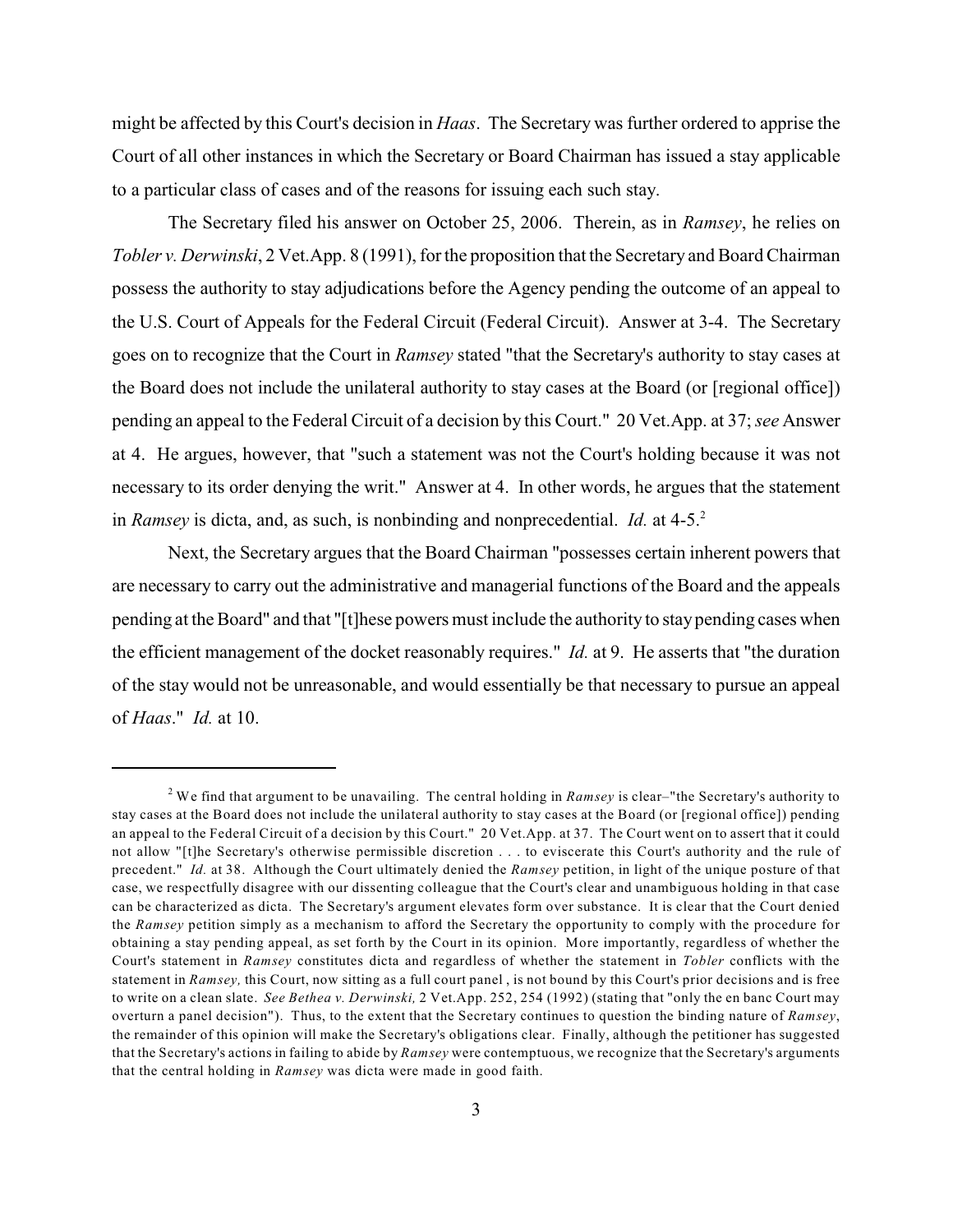Finally, in response to the Court's question regarding other instances in which the Secretary or Board Chairman has issued a stay applicable to a particular class of cases, the Secretary lists 12 other instances, between 1992 and 2005, in which the Board Chairman issued memoranda staying the processing of appeals in particular classes of cases. At least three of those universal stays were pending the result of an appeal to the Federal Circuit filed by the Secretary. *See id.* at 16-18. At least one universal stay was issued pending the result of an appeal to the Federal Circuit filed by claimants in two cases. *Id.* at 17.

On November 1, 2006, the petitioner filed a response to the Secretary's answer. He does not address the Secretary's argument that the statement in *Ramsey* is dicta. Instead, he asserts that the Secretary has shown "contempt for the Court" by refusing to comply with *Ramsey*. Response at 4. He further asserts that the Secretary's behavior before this Court contrasts with the "appropriate Secretarial respect for a federal court" demonstrated by the Secretary toward the U.S. District Court for the Northern District of California in *Nehmer v. VA*, No.Civ. 86-6160, where the Secretary moved for a stay of that court's December 1, 2005, order pending an appeal. *Id.* at 6.

We note with appreciation that The American Legion has filed briefs and argued as an amicus in this case.

#### **II. ANALYSIS**

### A. Standard for Granting Extraordinary Relief

This Court has the authority to issue extraordinary writs in aid of its jurisdiction pursuant to the All Writs Act, 28 U.S.C. § 1651(a). *See Cox v. West*, 149 F.3d 1360, 1363-64 (Fed. Cir. 1998). However, "[t]he remedy of mandamus is a drastic one, to be invoked only in extraordinary situations." *Kerr v. U.S. Dist. Ct. N. Dist. Cal.*, 426 U.S. 394, 402 (1976). Accordingly, three conditions must be met before this Court may issue a writ: (1) The petitioner must lack adequate alternative means to attain the desired relief, thus ensuring that the writ is not used as a substitute for the appeals process; (2) the petitioner must demonstrate a clear and indisputable right to the writ; and (3) the court must be convinced, given the circumstances, that the issuance of the writ is warranted. *See Cheney v. U.S. Dist. Ct. D.C.*, 542 U.S. 367, 380-81 (2004). When delay is alleged as the basis for a petition, this Court has held that a clear and indisputable right to the writ does not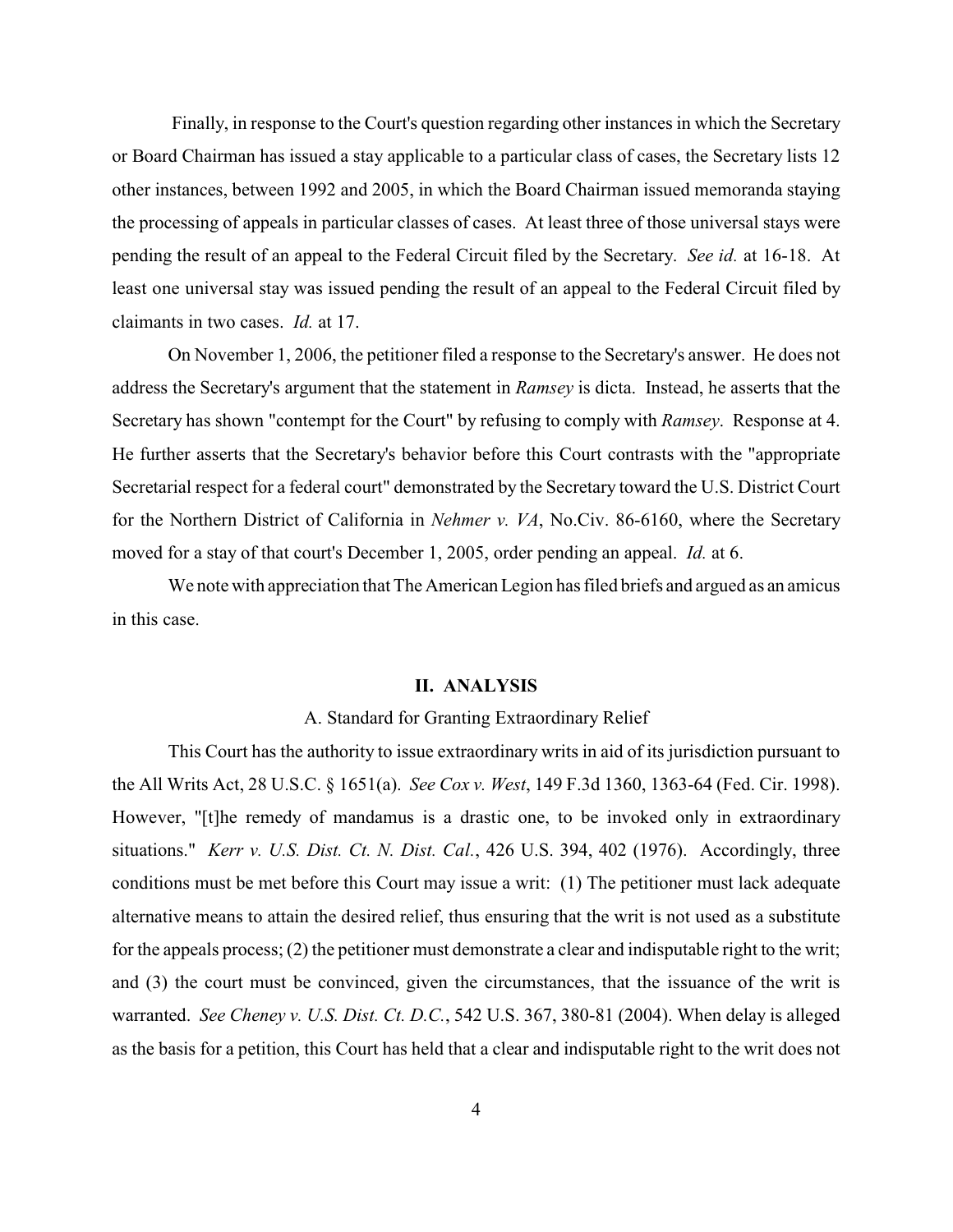exist unless the petitioner demonstrates that the alleged delay is so extraordinary, given the demands on and resources of the Secretary, that it is equivalent to an arbitrary refusal by the Secretary to act. *See Costanza v. West*, 12 Vet.App. 133, 134 (1999) (per curiam order).

B. Lack of Adequate Alternative Means to Attain the Desired Relief

Here, the action that the petitioner seeks to abrogate was instituted by the Secretary and Board Chairman themselves. As a consequence, an appeal to the Secretary or Board Chairman for relief would be a futile effort. The result of the Secretary and Board Chairman's action is to prevent any appeal falling within the terms of Board Chairman's Memorandum 01-06-24 (of which the petitioner is one) from reaching the Court because it precludes a Board decision from being made. We therefore find that the petitioner lacks adequate alternative means to attain the desired relief in this case.

### C. Clear and Indisputable Right to the Writ

We consider today not the question of whether a stay of the application of the decision of this Court in *Haas*is justified, but rather by whose authority and through what procedure such a stay may be imposed. Whether the petitioner has demonstrated a clear and indisputable right to a writ turns on the answer to those important questions.

It is by now axiomatic that a decision of this Court is "binding as of the date the decision is issued." *Tobler*, 2 Vet.App. at 14; *see Allegheny Gen. Hosp. v. NLRB*, 608 F.2d 965, 970 (3rd Cir. 1979) ("Thus, a disagreement by the [National Labor Relations Board (NLRB)] with a decision of this court is simply an academic exercise that possesses no authoritative effect. It is in the court of appeals and not in an administrative agency that Congress has vested the power and authority to enforce orders of the NLRB.").

As a consequence, as of the date of issuance, an opinion of this Court is "to be followed by VA agencies of original jurisdiction, the Board . . . and the Secretary in adjudicating and resolving claims." *Tobler*, 2 Vet.App. at 14. Congress established this Court in order to provide a uniform judicial interpretation of the law regarding veterans benefits. Because this Court is a national court with exclusive jurisdiction over Board decisions, there is no legitimate argument that nonacquiescence by the Secretary is necessary to maintain national uniformity in its administration of veterans benefits. *See* 38 U.S.C. § 7252; *Godfrey v. Derwinski*, 2 Vet.App. 352, 356 (1992)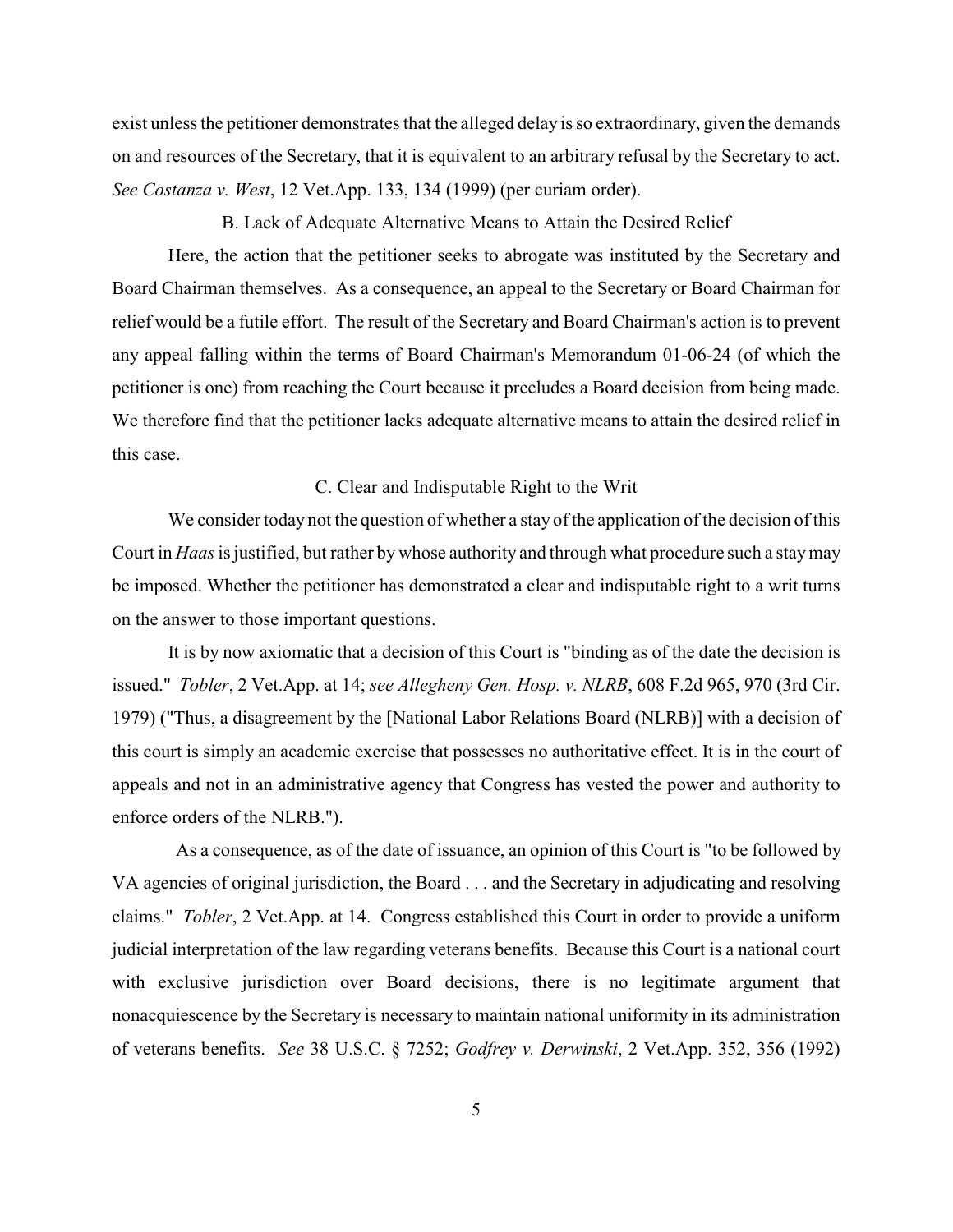("This Court has 'exclusive jurisdiction to review decisions of the Board of Veterans' Appeals' . . ." (quoting 38 U.S.C. § 7252(a))). The Secretary appears to acknowledge as much, and instead argues that he possesses the inherent authority to manage the Board's docket, authority that includes his refusal to apply a binding decision of this Court while considering whether to appeal and during the pendency of an appeal of that decision. *See* Secretary's Response to October 12, 2006, Court Order at 4 ("This is not an instance of nonacquiescence."); *see also* Answer at 9-10. In support of that argument, he cites cases in which Federal courts have stayed the adjudication of cases in order to manage the litigation before them. Those cases are inapposite for at least three reasons.

First, the Board is part of an executive agency, it is not a federal court. Second, unlike the neutral role played by Federal courts in the resolution of matters before them, the Secretary is both the decisionmaker at the agency level and the appellee in every appeal that comes before the Court. Third, 38 U.S.C.  $\S 7107<sup>3</sup>$  in a broad sense expresses Congress's intent to place significant limitation on the Secretary's authority to determine the order in which the Board decides cases. Although we need not explore or define the scope of that limitation, the statute does provide that an appeal before the Board be decided "in regular order according to its place on the docket." 38 U.S.C.  $\S$  7107(a)(1). Simply put, it demonstrates, at the very least, that the Secretary's discretion in deciding the order in which appeals will be decided is not unfettered. The remainder of section 7107 sets forth four exceptions to Congress's mandate that appeals before the Board be decided in regular docket order, three permitting advancement on the Board's docket and only one permitting postponement. *See* 38 U.S.C. § 7107(a)(2), (3). None of those exceptions expressly permit the Secretary to adjudicate cases in an order other than in regular docket order because he disagrees with a decision of this Court

 $3$  Section 7107 provides in pertinent part:

<sup>(</sup>a)(1) Except as provided in paragraphs (2) and (3) and in subsection (f), each case received pursuant to application for review on appeal shall be considered and decided in regular order according to its place upon the docket.

 <sup>(2)</sup> A case referred to in paragraph (1) may, for cause shown, be advanced on motion for earlier consideration and determination. Any such motion shall set forth succinctly the grounds upon which the motion is based. Such a motion may be granted only  $-$ 

<sup>(</sup>A) if the case involves interpretation of law of general application affecting other claims;

<sup>(</sup>B) if the appellant is seriously ill or is under severe financial hardship; or

<sup>(</sup>C) for other sufficient cause shown.

 <sup>(3)</sup> A case referred to in paragraph (1) may be postponed for later consideration and determination if such postponement is necessary to afford the appellant a hearing.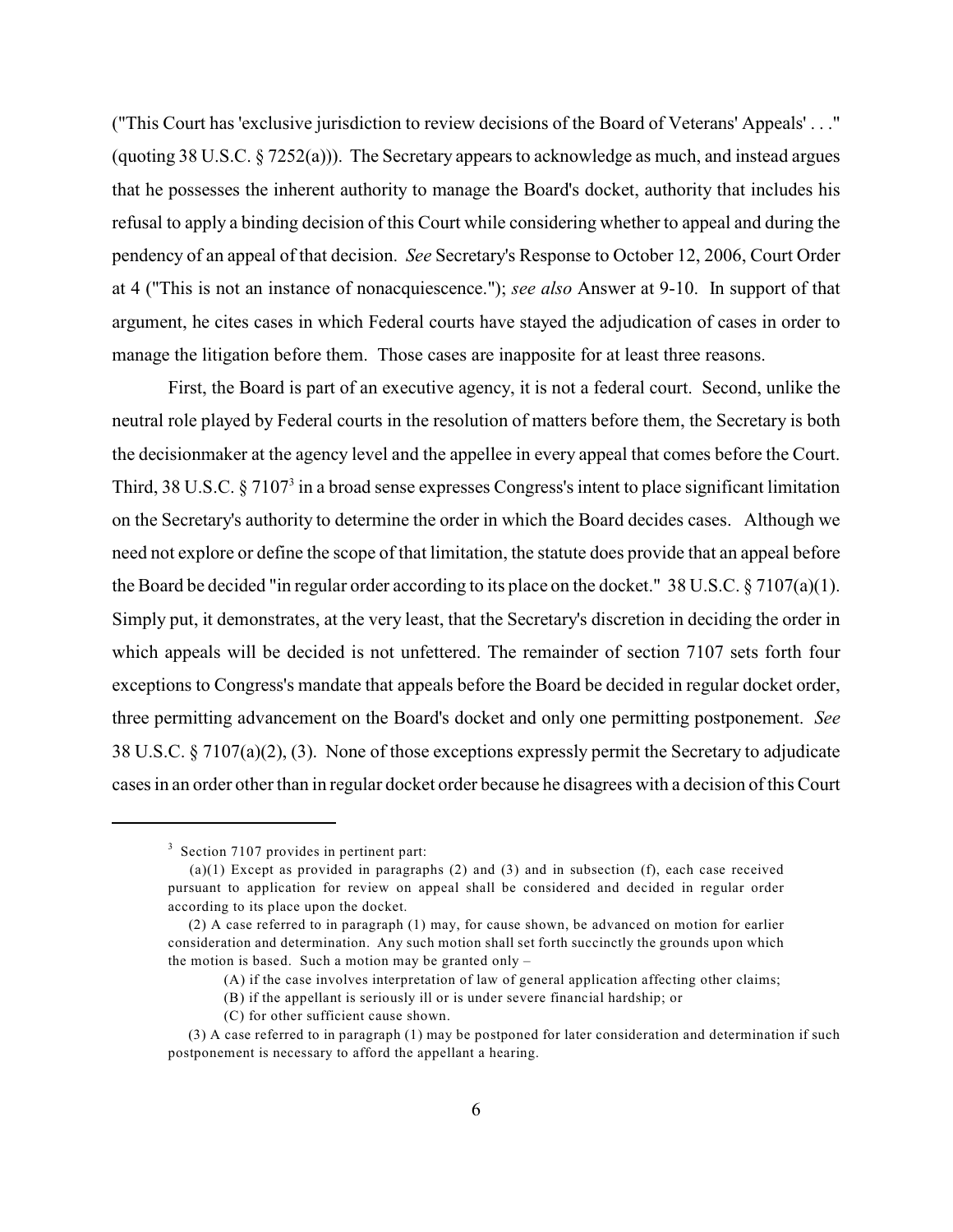or because he is appealing one of this Court's decisions to the Federal Circuit. *See id*. To the extent that the phrase "in regular order according to its place on the docket" is ambiguous, and to the extent that the Secretary is permitted to interpret that ambiguous phrase by regulation and has done so in 38 C.F.R. § 20.900, that regulation does not authorize the Secretary or Board Chairman to decide cases out of regular docket order because he disagrees with a decision of this Court or pending an appeal of such a decision to the Federal Circuit. *See* 38 C.F.R. § 20.900 (2006).

In addition, the Secretary cites the decision of the U.S. Court of Appeals for the Second Circuit (Second Circuit) in *Ithaca Coll. v. NLRB*, 623 F.2d 224 (2nd Cir. 1980), for the proposition that the Board possesses inherent authority to refuse to apply a decision of this Court in order to manage its docket in the manner in which it has done so here. There, the Second Circuit, before holding that the NLRB "cannot . . . choose to ignore [a court] decision as if it had no force or effect," stated that "it would be reasonable for the Board to stay its proceedings in another case that arguably falls within the precedent of the first one." *Ithaca Coll.*, 623 F.2d at 228. Aside from the fact that we are not bound by decisions of the Second Circuit, there are three other reasons that that court's statement does not govern the situation we now face. First, the Second Circuit's apparent endorsement of unilateral stays by the NLRB was unquestionably dictum in a case that involved the NLRB's refusal to apply binding Second Circuit precedent. *See id.* In other words, what was at issue in that case was the NLRB's refusal to apply a binding court decision–the NLRB had not issued a unilateral stay and the propriety, or lack thereof, of such action was not before the Second Circuit. Second, the Second Circuit's statement must not be taken out of context. The NLRB is charged with the uniform application of the National Labor Relations Act. Its decisions may be reviewed in 12 venues–the 11 numbered U.S. Circuit Courts of Appeal and the U.S. Court of Appeals for the D.C. Circuit. *See* 29 U.S.C. § 160(f).

With respect to matters relating to veterans-benefits claims, however, Congress adopted a very different approach to judicial review. A decision of the Board can only be appealed to a single venue–this Court. *See* 38 U.S.C. § 7252(a). Therefore, concerns regarding uniformity and the propriety of a policy of nonacquiescence<sup>4</sup> as a means of achieving uniformity that may exist in the

*See* Samuel Figler, *Executive Agency Nonacquiescence to Judicial Opinions*, 61 GEO. WASH. L. REV. 1664, <sup>4</sup> 1667-68 (June 1993) (noting that the NLRB engages in nonacquiescence in the face of venue choice).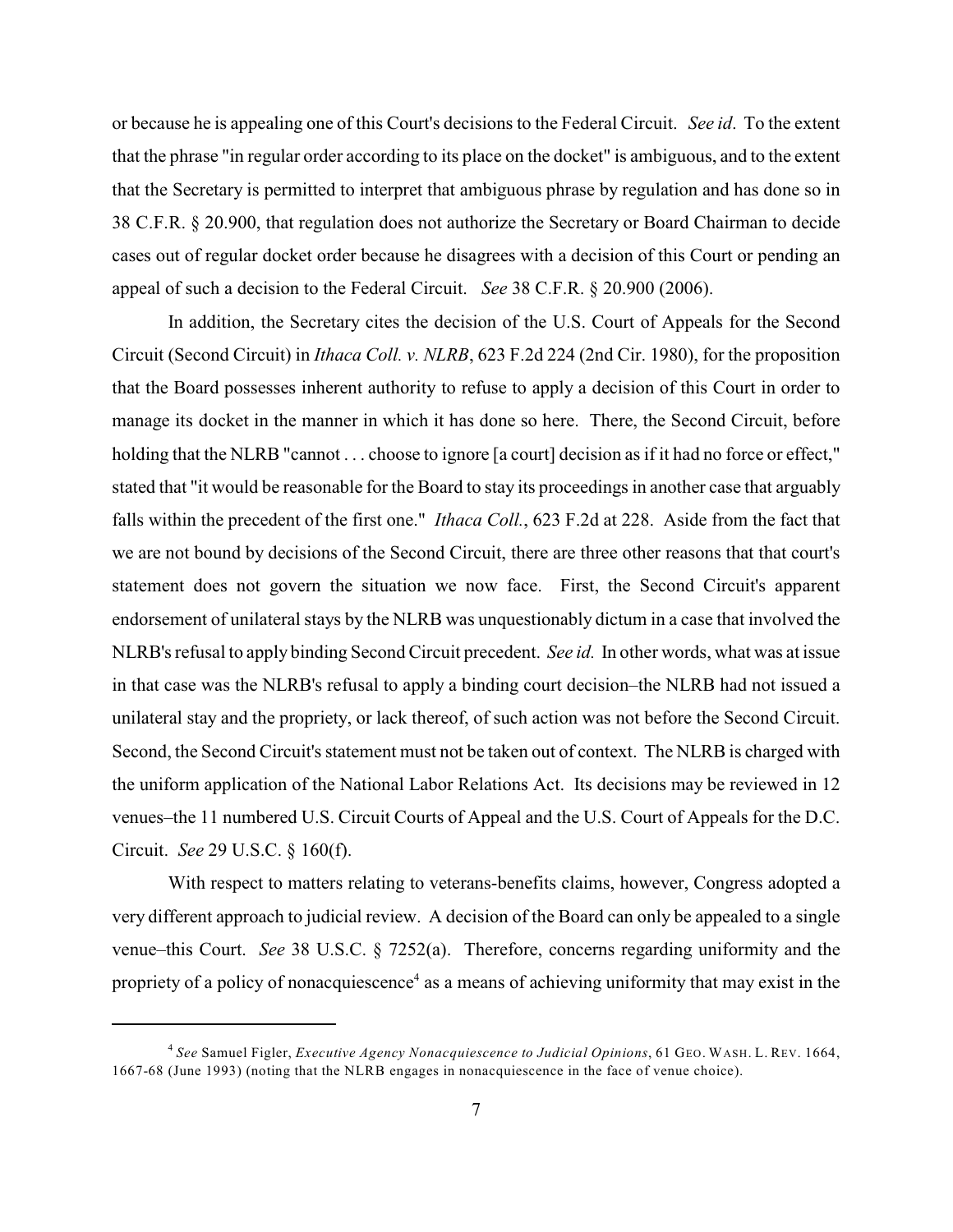NLRB context do not exist in the veterans'-benefits system. *See Tobler*, 2 Vet.App. at 11-12 ("Congress has made the United States Court of Veterans Appeals the national 'statutory court of review' of decisions on veterans' benefits by the Secretary and the Department of Veterans Affairs."). Third, there is no statute similar to section 7107 that compels the NLRB to decide cases in regular docket order. *See* 29 U.S.C. § 160.<sup>5</sup>

As explained above, it is clear to us that the law fails to provide the Secretary and Board Chairman with the authority to unilaterally stay cases before the Board as they see fit because of a disagreement with a decision of this Court or pending an appeal to the Federal Circuit. Moreover, from the Secretary's October 25, 2006, pleading, it appears that stays similar to the one at issue in this case have been implemented by or at the direction of the Secretary on an ad hoc and arbitrary basis and in a manner that is inconsistent with the very principles that the Secretary cites as supporting his authority to order stays such as Board Chairman's Memorandum 01-06-24. Although the Secretary mentions "conserv[ing] scarce government resources" and "ensur[ing] the consistent treatment of similarly situated claimants" as reasons underlying his authority to stay cases before the Board while an adverse Court decision is appealed or otherwise challenged, his demonstrated actions in staying the processing of appeals before the Board have not always furthered those ends. Answer at 8.

For example, in April 2005, the Board Chairman issued Memorandum 01-05-08, staying consideration of all tinnitus rating cases affected by this Court's decision in *Smith v. Nicholson*, 19 Vet.App. 63 (2005). That stay was lifted in June 2006–shortly after the Federal Circuit reversed this Court's decision and adopted a position with which the Secretary was in agreement thereby permitting the Secretary to deny claims filed by veterans for increased disability compensation–despite the fact that a petition for a writ of certiorari remained (and remains currently) pending before the U.S. Supreme Court. Hundreds of appeals from those recent denials are now pending before this Court. In contrast, in April 1992, the Board Chairman issued Memorandum

<sup>&</sup>lt;sup>5</sup>The only statute governing the NRLB that deals with the order in which it decides cases is 29 U.S.C. § 160(m), which provides as follows:

<sup>&</sup>quot;Priority of cases. Whenever it is charged that any person has engaged in an unfair labor practice. . . such charge shall be given priority over all other cases except cases of like character in the office where it is filed or to which it is referred and cases given priority under subsection (l)."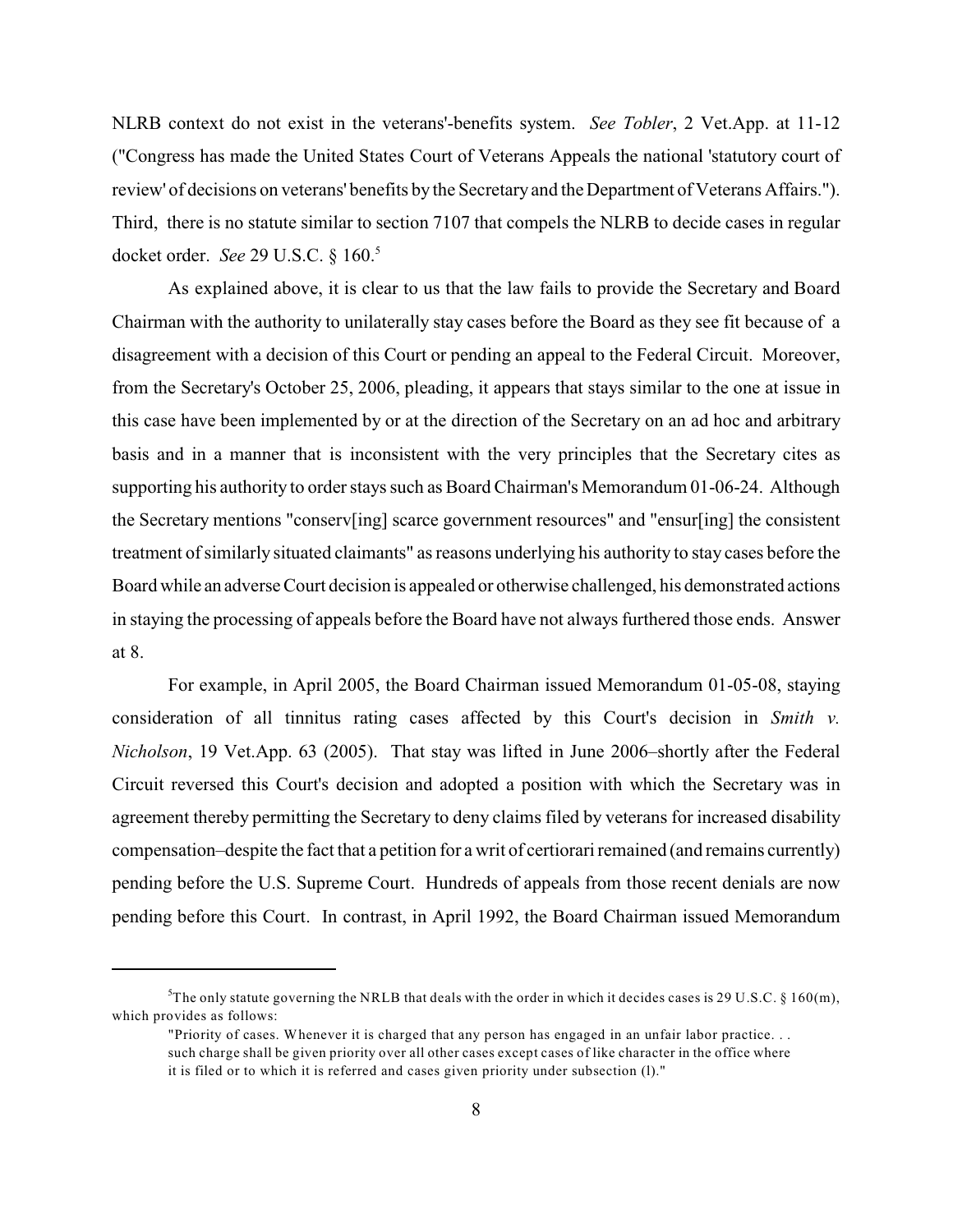01-92-27, staying consideration of all claims for benefits under 38 U.S.C. § 1151 "pending further appellate action" with respect to this Court's decision in *Gardner v. Derwinski*, 1 Vet.App. 584 (1991). *See* Secretary's October 25, 2006, Pleading, Attachment 2. Despite the fact that this Court's decision was subsequently upheld by the Federal Circuit and a unanimous U.S. Supreme Court, the April 1992 stay was not lifted until January 26, 1995, and then only after the Secretary sought and received an opinion from the Department of Justice's Office of Legal Counsel regarding the extent to which the U.S. Supreme Court's opinion authorized benefits. *See e.g.*, Bd. Vet. App. 9512579, *available on* Westlaw. In the end, the dozen or so memoranda staying cases before the Board that have been issued since 1992 reflect no clear standard for determining whether the processing of a class of appeals should be stayed and no consistent approach to staying the processing of such appeals.

If, in the event of a disagreement with a decision of this Court, the need to conserve resources and ensure consistent treatment of similarly situated claimants is what motivates the Secretary and Board Chairman to stay the processing of appeals before the Board, the Court cannot understand why, while an appeal of the Federal Circuit's decision is being pursued in the U.S. Supreme Court, the Secretary would lift the stay he imposed in response to the first *Smith* decision. The answer implied by these facts is that the Secretary's opinion as to a particular legal issue is a superfactor in determining whether to implement a stay and, once a stay is implemented, in determining the duration of such a stay. There is simply no other logical way to explain the fact that the stay in *Gardner* was left in place even after the Federal Circuit and U.S. Supreme Court had ruled against the Secretary given that the stay in *Smith* was lifted despite the pending petition in the U.S. Supreme Court.

In any event, the effect of the Secretary's action in compelling the Board Chairman to issue Memorandum 01-06-24 is abundantly clear–so long as he does not want to, the Secretary believes that he is empowered to *never* apply this Court's decision in *Haas*. It is telling that Board Chairman's Memorandum 01-06-24 fails to even acknowledge the existence of this Court's decision in *Ramsey*. Further, the Secretary *might* choose to apply a Federal Circuit or U.S. Supreme Court decision in *Haas*, but that too is unclear, particularly in light of the Secretary's conduct in *Gardner*. Indeed, at oral argument, counsel for the Secretary was reluctant to identify any particular event that would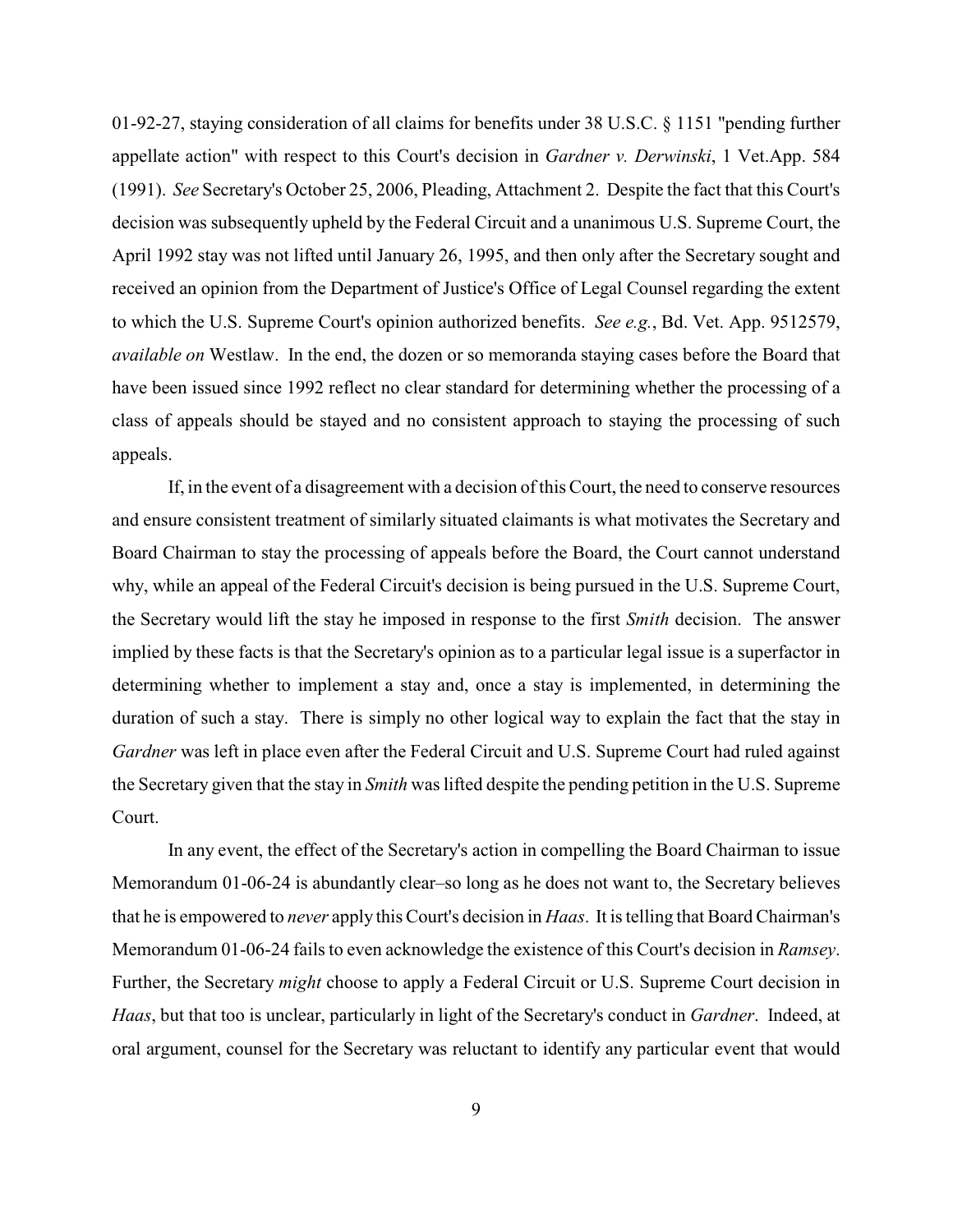trigger the revocation of Board Chairman's Memorandum 01-06-24. Simply put, the delay at issue in this case is of indefinite duration–a duration that conceivably includes efforts by the Secretary to legislatively reverse an unfavorable result in the U.S. Supreme Court. This we cannot accept.

The circumstances present in this case are unlike those in cases where the Court has denied petitions based on delayed action by the Secretary. In *Costanza*, *supra*, the Court held that, for delay to constitute a clear and indisputable right to a writ, it must be "so extraordinary, given the demands and resources of the Secretary, that the delay amounts to an arbitrary refusal to act, and not the product of a burdened system." 12 Vet.App. at 134. In this case, the Secretary chose to delay a decision on the petitioner's claim because he disagrees with the decision in *Haas*. The delay in this case is not the product of a burdened system; rather, it is based on a choice by the Secretary to delay the adjudication of the petitioner's claim.

### D. Court's Discretion to Issue Writ

 The unilateral issuance of Board Chairman's Memorandum 01-06-24 at the Secretary's direction without prior judicial review of the criteria for properly taking such action flouts the rule of law, and the petitioner is without adequate alternative means to challenge this action. The clear central holding in the Court's March 31, 2006, decision in *Ramsey*–that the Secretary lacks the authority to unilaterally stay the processing of appeals before the Board because of the effect of one of this Court's decisions–stands as the binding precedent of this Court. Under such circumstances and in the exercise of our discretion, the writ is granted. We now turn to address the process by which the Secretary can seek to stay the processing of a class of appeals before the Board because of a disagreement with a decision of this Court or pending an appeal to the Federal Circuit.

## E. Process for Seeking a Stay Pending Appeal

Although section 7107 governs how appeals before the Board are processed and when an appeal before the Board can be advanced or postponed, the enactment of that statute predates the creation of this Court and does not provide a means for addressing the situation now at hand. *See Ramsey*, 20 Vet.App. at 46 (noting that the predecessor to section 7107 "existed 55 years before this Court and judicial review were established"). We recognize, however, that in some instances delaying the effect of one of our decisions may make practical sense. And there is already in place in the Federal judiciary a system for considering whether such action is warranted in a given case.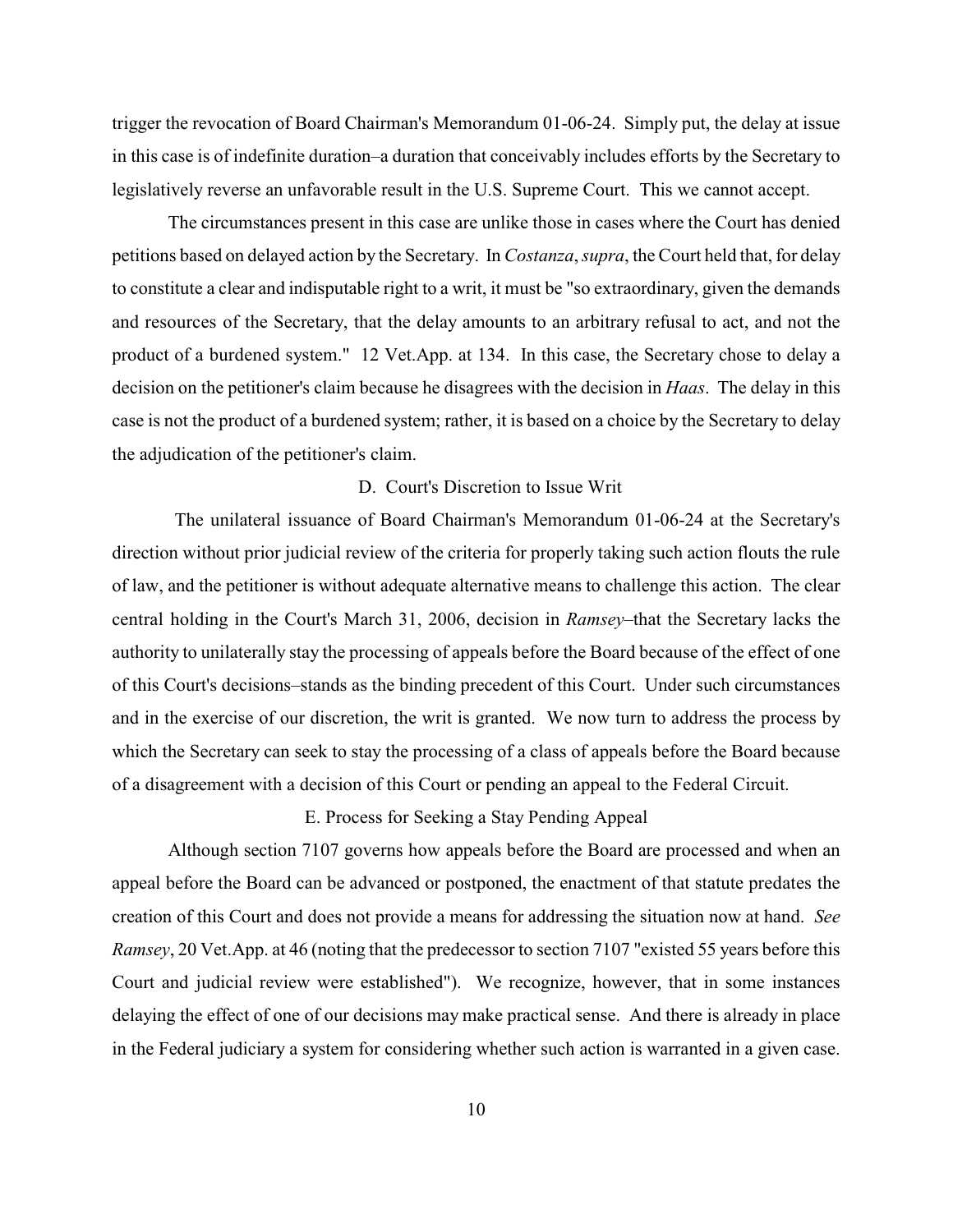*See* FED. R. CIV. P. 62; FED. R. APP. P. 8(a). We see no reason to treat this situation any differently than do other Federal courts. To that end, we will adopt the principle that underlies Rule 8(a) of the Federal Rules of Appellate Procedure and the adaptation of that rule by Federal Circuit Rule 8(a), namely "that the immediately subordinate tribunal has jurisdiction to act on a motion for a stay" even in a case where a Notice of Appeal has been filed seeking review in the Federal Circuit. *See In Re Bailey*, 11 Vet.App. 349 (1998) (Nebeker, J., dissenting). Although Rule 8(a) of the Federal Circuit's Rules speaks in terms of a "trial Court," and we do not presume to interpret the Federal Circuit's Rules for it, we see no reason not to follow the universally accepted Federal practice that a motion for a stay or injunction pending appeal first be sought in the subordinate court. *See also* FED.R.APP. P. 8 (providing that a party "must ordinarily move first in the district court" for "a stay of the judgment or order of a district court pending appeal"). Thus, if the Secretary or Board Chairman wishes to stay the effect of *Haas*, the Secretary must file with this Court, or the Federal Circuit, a motion to stay the effect of this Court's decision in that case.

Whether such a motion is granted is entirely within this Court's discretion, and, in exercising that discretion, this Court will look to the following four criteria generally considered relevant in determining whether to stay the effect of a court decision pending appeal: (1) The likelihood of success on the merits of the moving party's appeal; (2) whether the moving party will suffer irreparable harm in the absence of a stay; (3) the impact on the non-moving party of that stay; and (4) the public interest. *See Ramsey*, 20 Vet.App. at 39 (citing *Standard Havens Prods., Inc. v. Gencor Indus., Inc.*, 897 F.2d 511, 512 (Fed. Cir. 1990)). To be clear, the Court's grant of a stay of the effect of one of its decisions could include directing or authorizing the Secretary and Board Chairman to stay cases at the Board and at the agencies of original jurisdiction. *See Nat'l Org. of Veterans Advocates v. Sec'y of Veterans Affairs*, 260 F.3d 1365, 1380 (Fed. Cir. 2001) (directing VA "to stay all proceedings involving claims for [dependency and indemnity compensation] benefits under [38 U.S.C. §] 1318, whose outcome is dependent on the regulation in question, pending the conclusion of an expedited rulemaking").

#### F. Summary

In sum, although the Secretary characterizes the issuance of Board Chairman's Memorandum 01-06-24 as a proper exercise of his "inherent authority" to manage the docket before him, he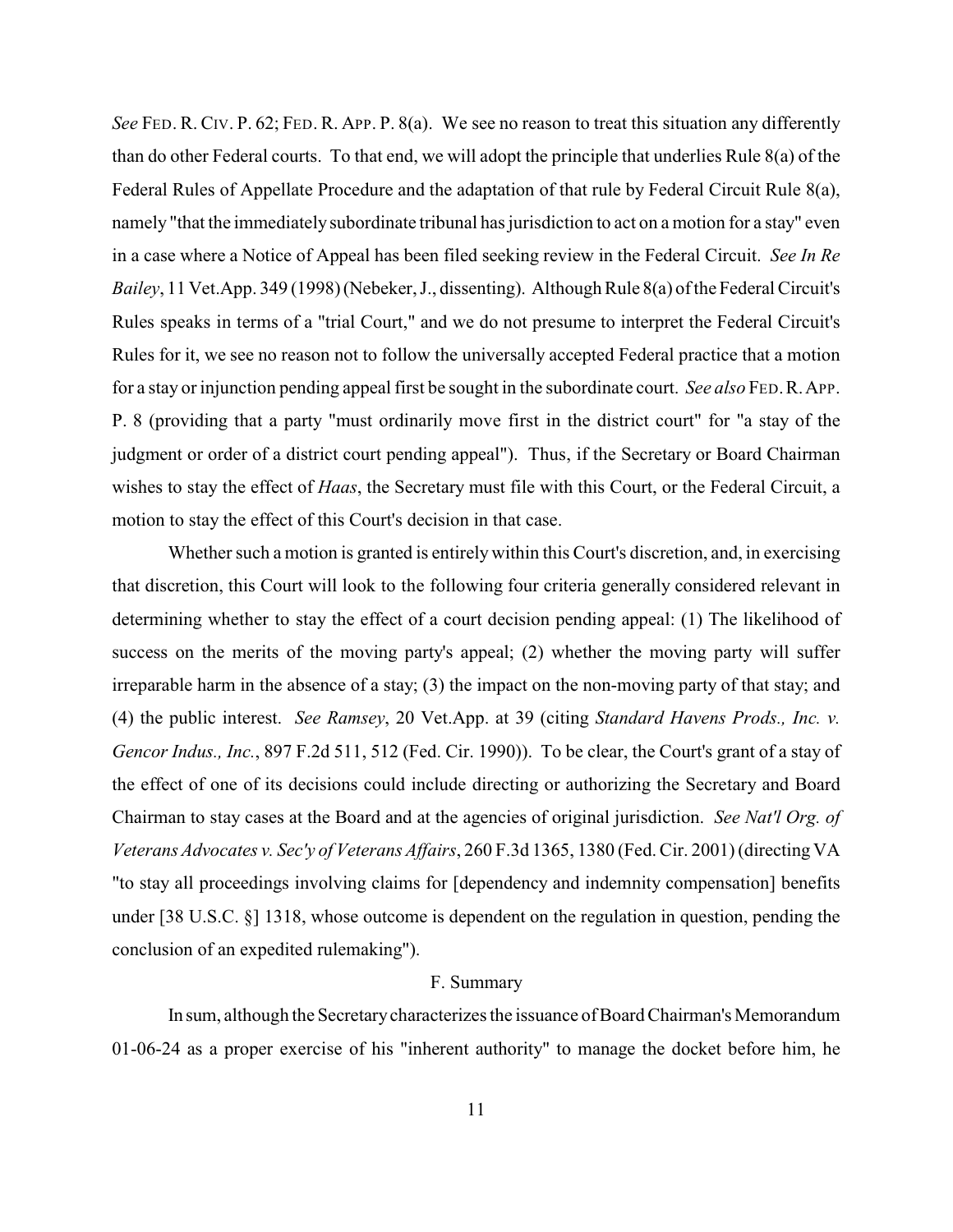possesses no authority, inherent or otherwise, to stay, arbitrarily and unilaterally, the processing of appeals merely because he disagrees with a decision of this Court in a proceeding to which he is a party. *See infra* at 5-7. To hold otherwise would be to allow an executive agency to nullify the effect of a judicial decision. *See INS v. Chadha*, 462 U.S. 919, 951 (1983) ("The Constitution sought to divide the delegated powers of the new Federal Government into three defined categories, [l]egislative, [e]xecutive, and [j]udicial, to assure, as nearly as possible, that each branch of government would confine itself to its assigned responsibility.");*Marbury v. Madison*, 1 Cranch 137, 177 (1803) ("It is emphatically the province and duty of the judicial department to say what the law is."). This we will not permit.

 We therefore conclude that the petitioner has satisfied all three conditions for the issuance of an extraordinary writ. Because the appeals process before VA is halted as long as the Secretary's directive and Board Chairman's Memorandum 01-06-24 continue in effect, and direct appeal to the Secretary or Chairman would likely be futile, the petitioner lacks adequate alternative means to attain the desired relief. *See Cheney*, 542 U.S. at 380. Further, because the law does not give the Secretary and Board Chairman the authority to unilaterally stay cases before the Board because they disagree with a decision of this Court or pending an appeal to the Federal Circuit, the petitioner has also demonstrated a clear and indisputable right to extraordinary relief. *Id.* at 381. Finally, as discussed above, we are convinced that the issuance of a writ is warranted under these circumstances. *Id*.

 Accordingly, the petition is granted. Board Chairman's Memorandum 01-06-24 is unlawful and we order that memorandum rescinded. *See* 38 U.S.C. § 7261(a)(3) (providing that the Court may set aside "decisions, findings, conclusions, rules, and regulations" of the Board or the Secretary "found to be arbitrary, capricious, an abuse of discretion, or otherwise not in accordance with law"). The Secretary will proceed to process the appeals that were stayed in accordance with that unlawful memorandum "in regular order according to [their] place on the docket" and will apply this Court's decision in *Haas*to those appeals. 38 U.S.C. § 7107(a)(1). Of course, the Secretary is not precluded from filing a motion to stay the effect of this Court's decision in *Haas*–an option that has been available to him since August 16, 2006, the date on which the Court issued that decision.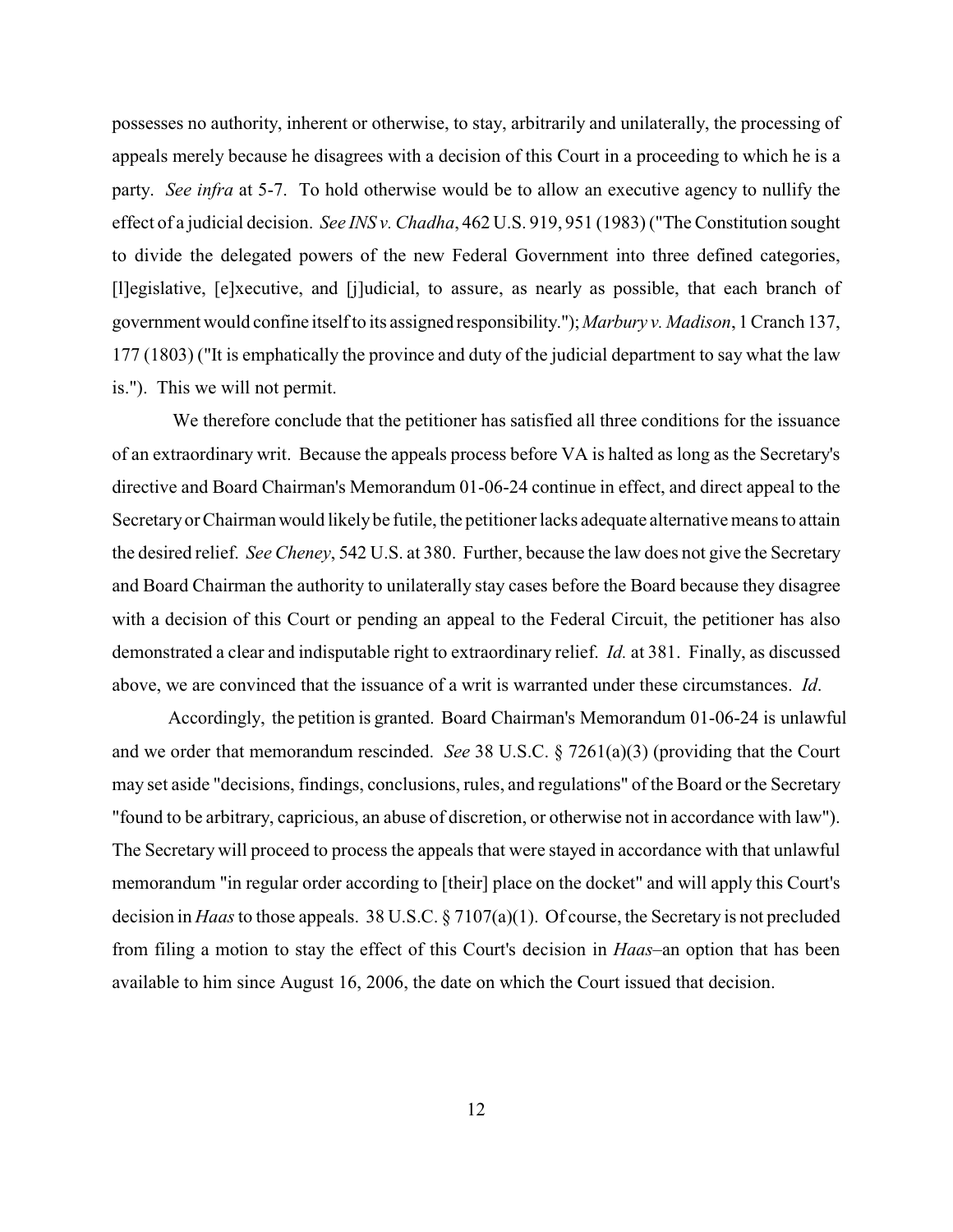### **III. CONCLUSION**

On consideration of the foregoing, the Court concludes that the petitioner has demonstrated a clear and indisputable right to a writ. The petition is therefore GRANTED to the following extent:

Board Chairman's Memorandum 01-06-24 is ordered rescinded.

The Secretary will decide Mr. Ribaudo's appeal "in regular order according to its place upon the docket," and will apply this Court's decision in *Haas*. 38 U.S.C. § 7107.

KASOLD, *Judge*, dissenting in part: I fully concur in the analysis and conclusion of the Court that 38 U.S.C. § 7107(a) prohibits, except in limited circumstances, the staying of cases on appeal to the Board, by either the Secretary or the Board Chairman, absent properly promulgated regulations – regulations that are not extant at this time.<sup>6</sup> I also note that the section 7107(a) requirement to process cases on appeal to the Board in regular order, without advancing or postponing cases except in limited circumstances, is only one reflection of congressional intent that cases at the Board be timely processed. Indeed, there are numerous statutory provisions echoing this intent.

For example, section 7101(a) mandates that the Board be composed of "such number of members" as necessary to dispose of cases "in a timely manner." 38 U.S.C. § 7101(a). Section 5109B requires expeditious processing of cases on remand from the Board, and section 7112 requires expeditious processing of cases on remand from the Court. *See* 38 U.S.C. §§ 5109B, 7112. Thus, with regard to cases at the Board, Congress has repeatedly tipped the balance toward timely processing.

I must, however, disagree with the majority's opinion that the Secretary was legally required to adhere to the self-described holding in *Ramsey v. Nicholson*, 20 Vet.App. 16, 38 (2006), that he lacked the authority to stay cases at the RO and the Board. *See ante* p. 3 note 2. Although I obviously agree with the statement in *Ramsey* that the Secretary does not have authority to stay cases

 $6$  Although the Secretary has the authority to issue regulations, that authority is not open-ended and must be consistent with law, as well as necessary and appropriate to carry out the laws. *See* 38 U.S.C. § 501; *see also Chevron U.S.A., Inc. v. Natural Res. Def. Council, Inc.*, 467 U.S. 837, 842-44 (1984); *Terry v. Principi*, 340 F.3d 1378, 1383 (Fed. Cir. 2003). Whether or not regulations authorizing the Board or the Secretary to stay cases pending an appeal of a decision by this Court or pending legislation, or for other reasons, would be deemed necessary, appropriate, and consistent with law is an issue not now before us.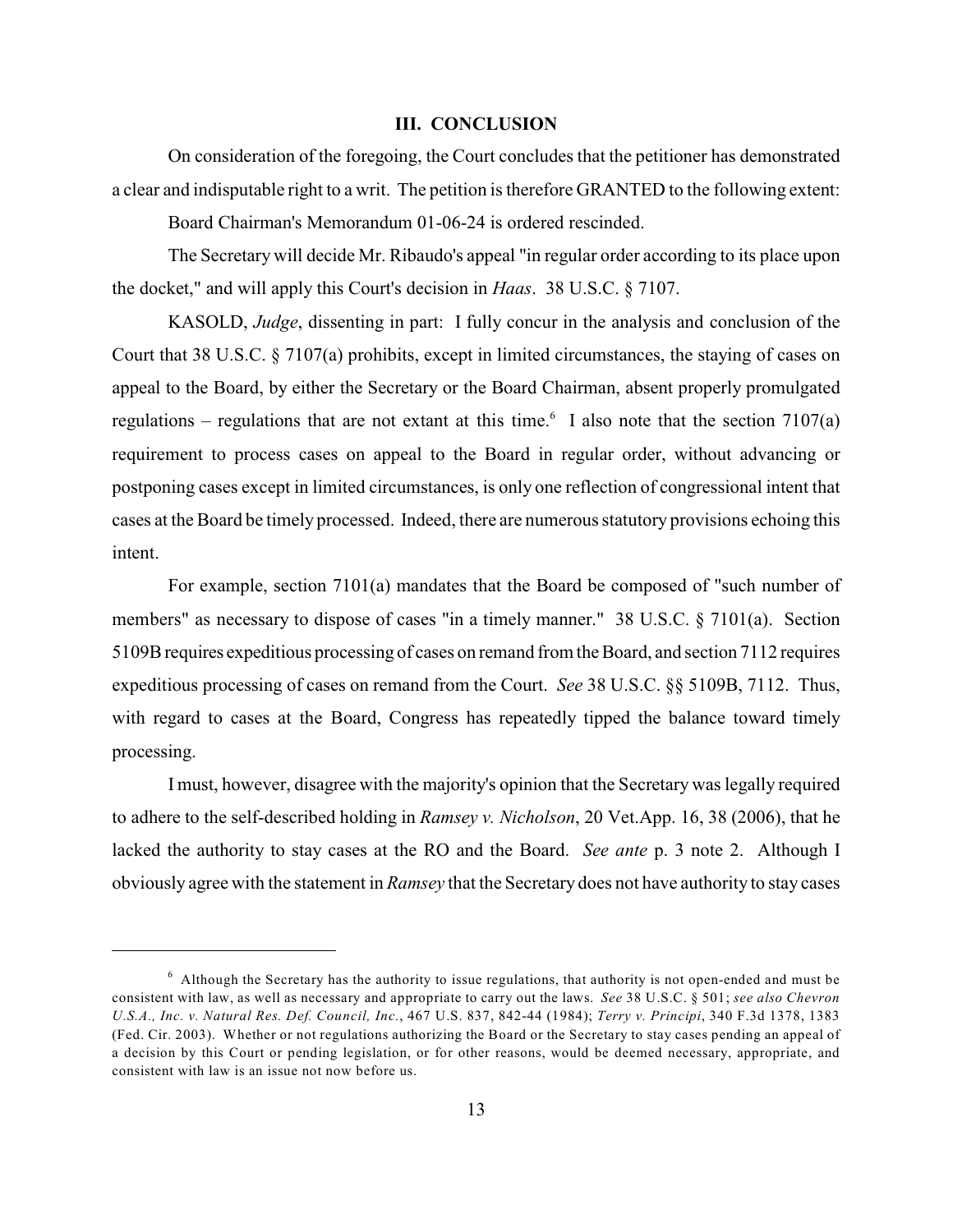at the Board pending an appeal of one of our decisions,<sup>7</sup> the fact remains that the decision in *Ramsey* denied the petition for extraordinary relief based upon a determination that the Court lacked the authority to stay the effect of the Court's decision in *Smith v. Nicholson*, 19 Vet.App. 63, *rev'd*, 451 F.3d 1344 (Fed. Cir. 2006), *petition for cert. filed*, 75 U.S.L.W. 3122 (U.S. Sept. 26, 2006) (No. 06-400), because that case was then on appeal to the Federal Circuit. The discussion in *Ramsey* about the authority of the Secretary to stay the processing of cases at the RO or the Board was therefore neither essential to nor a basis for the Court's disposition. Accordingly, it was dicta and not binding. *See* BLACK'S LAW DICTIONARY 465 (7th ed. 1999) (defining "judicial dicta" as "opinion by a court on a question that is directly involved, briefed, and argued by counsel, and even passed on by the court, but that is not essential to the decision"); *see also Henry v. Indep. Am. Sav. Ass'n*, 857 F.2d 995, 1006 (5th Cir. 1988) (Higginbotham, J., concurring) (attempt by Court to establish a procedure unnecessary to the ultimate outcome of the case is pure dicta). $^8$  It is axiomatic that, until the Court renders a binding holding on an otherwise unresolved point of law, the Secretary cannot be deemed nonresponsive or disrespectful to the Court with regard to that point, and the Court properly rejects the petitioner's request that we sanction the Secretary.

Although the Secretary is responsible for the "control, direction, and management" of the department, 38 U.S.C. § 303, such management must be consistent with the law and interpretations of the law as issued by the judicial system, *see* 38 U.S.C. § 7262; *Butts v. Brown*, 5 Vet. App. 532, 539 (1993) (en banc) (Court determines questions of law de novo); *Tobler v. Derwinski*, 2 Vet.App. at 11 (decision of Court binding until and unless overturned). Our en banc decision today is clear:

<sup>&</sup>lt;sup>7</sup> Although I agree that the Secretary does not have the authority to stay cases at the Board, as the Court holds today, I note that section 7107(a), which is the basis for the Court's decision today, has no application to cases that have not yet been appealed to the Board. *See* 38 U.S.C. § 7107(a) (part of chapter 71, entitled "Board of Veterans' Appeals"). Moreover, whether the Secretary has the authority to stay cases not yet at the Board is not now before us and not part of the Court's decision today.

Although the Secretary correctly notes that the *Ramsey* statement regarding his authority to stay cases is in <sup>8</sup> conflict with a contrary statement in an earlier panel decision, *see Tobler v. Derwinski*, 2 Vet.App. 8, 12 (1991) (during the interim between the Court's decision and taking appeal, and while the appeal is pending, "it would be reasonable for the Board to stay its proceedings in another case that arguably falls within the precedent of the first one" (quoting *Ithaca Coll. v. NLRB*, 623 F.2d 224, 228 (2d Cir. 1980)), and that *Ramsey* therefore was not binding pursuant to *Bethea v. Derwinski*, 2 Vet.App. 252, 255 (1992) (subsequent panel may not render decision materially in conflict with earlier panel decision), he fails to recognize that the *Tobler* statement upon which he relies was itself dicta and not binding.